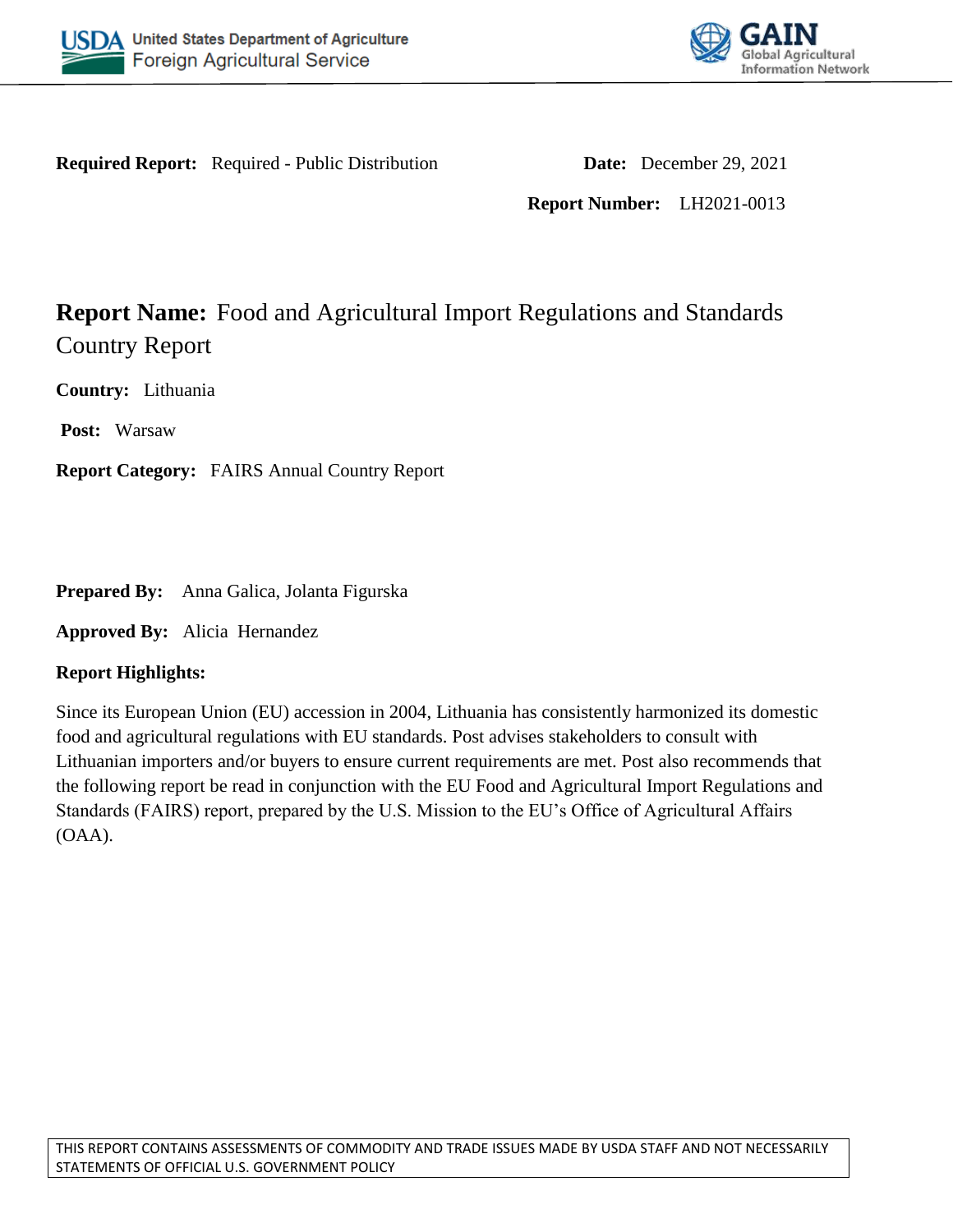## **Disclaimer:**

The following report was prepared by U.S. Embassy Warsaw's OAA, which has regional responsibility for Lithuania, for exporters of U.S.-origin food and agricultural products to Lithuania. While every effort was taken during preparation, Post cannot guarantee complete accuracy due to policy changes since publication, or because clear and consistent information about these policies was unavailable. Post recommends that U.S. exporters verify all import requirements with their foreign customers before shipping any goods. This report also should be read in conjunction with the 2021 EU FAIRS report, prepared by the U.S. Mission to the EU's OAA, and can be found on this [website.](http://www.usda-eu.org/)

FINAL IMPORT APPROVAL OF ANY PRODUCTS IS SUBJECT TO THE IMPORTING COUNTRY'S RULES AND REGULATIONS AS INTERPRETED BY BORDER OFFICIALS AT THE TIME OF PRODUCT ENTRY.

#### **Table of Contents:**

| Section VI. Other Requirements, Regulations, and Registration Measures  10  |  |
|-----------------------------------------------------------------------------|--|
|                                                                             |  |
| Section VIII. Trademarks, Brand Names, and Intellectual Property Rights  11 |  |
|                                                                             |  |
|                                                                             |  |
|                                                                             |  |
|                                                                             |  |

#### **Executive Summary:**

Lithuania follows all EU regulations and directives. Post recommends that this report should be read in conjunction with the 2021 EU FAIRS report produced by the U.S. Mission to the EU in Brussels, Belgium, available on the [FAS GAIN Report Database.](https://gain.fas.usda.gov/#/) U.S. exporters should be aware that some interpretational variations can appear between EU Member States. This report outlines specific requirements for food and agricultural product imports into Lithuania.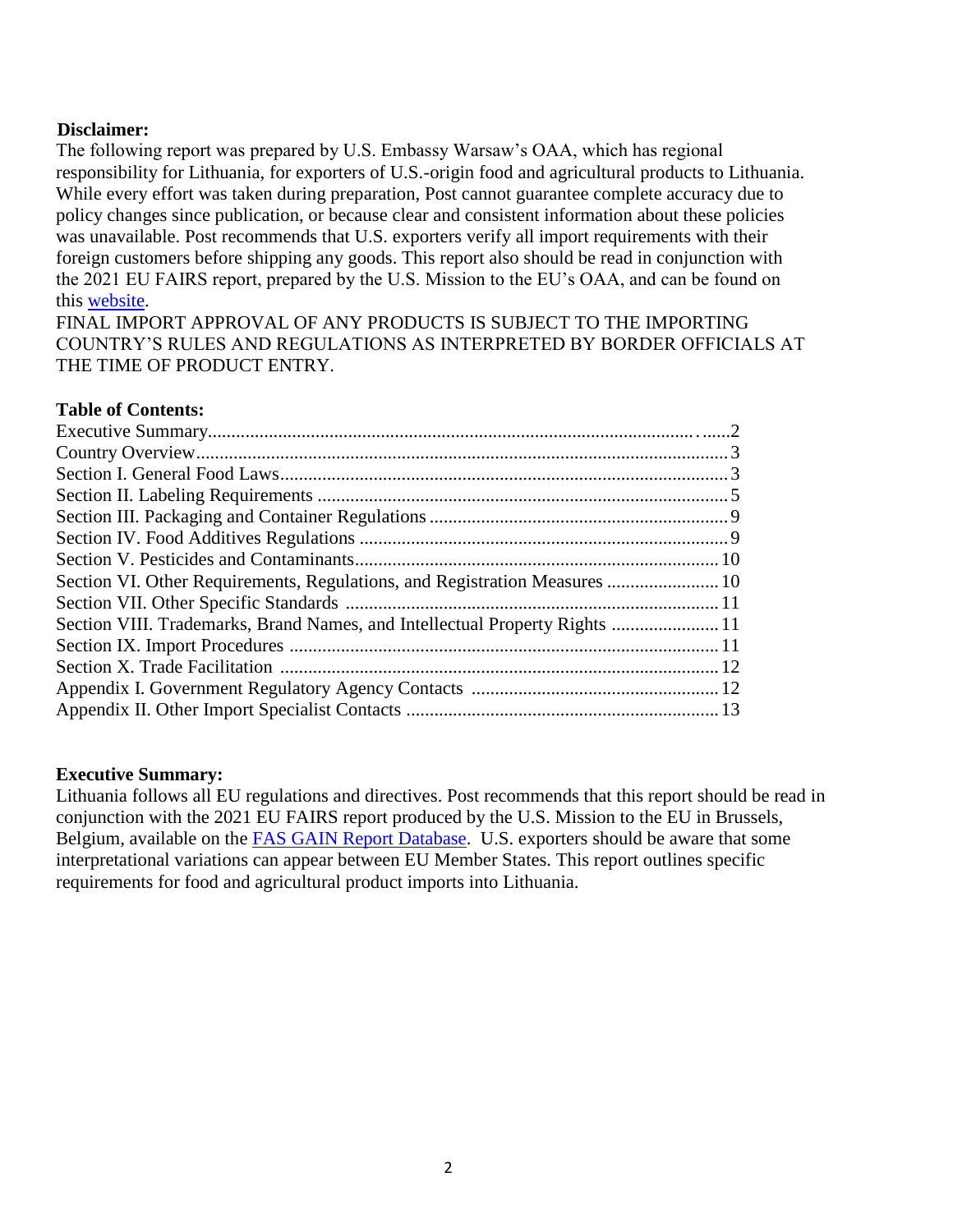## **Country Overview:**

Lithuania acceded to the EU in 2004 and has since experienced significant economic development. Increasingly robust consumer demand for imported food and agricultural products is driven by Lithuania's growing middle class. Lithuania adopted the Euro in 2015.

According to the International Monetary Fund, Lithuania's real gross domestic product (GDP) is expected to increase by 4.7 percent in 2021 following a demonstrated economic resilience and the strengthening recovery from COVID-19. The latest World Bank data shows that about 20.6 percent of Lithuanians are living below the national poverty line. Hotels, restaurants, art and entertainment venues, transportation companies, and many small businesses were negatively impacted by the pandemic, and many have closed their doors in the wake of COVID-19 mitigation measures, despite financial support from the Government of Lithuania (GOL).

Lithuanian agriculture is mostly focused on meat, dairy, and cereal grain production. Among the Baltic States, Lithuania has the most favorable climatic and soil conditions for agricultural production. The main crops include wheat, barley, rye, sugar beets, and potatoes. Livestock production is dominated by hogs and beef and dairy cattle.

Lithuania is a net exporter of agricultural and food products. Total 2020 imports of food and agricultural products reached \$4.2 billion, while exports of these products reached \$6.4 billion. Over 80 percent of its food and agricultural imports and almost 60 percent of its exports are traded with other EU markets.

In 2020, U.S. agricultural and related products exports to Lithuania reached \$81.6 million, 60 percent of which were fish and seafood products. U.S. products with strong market potential in Lithuania include fish and seafood, wines, distilled spirits, tree nuts, and food processing ingredients.

#### **Section I. General Food Laws:**

Lithuania follows EU regulations governing agricultural imports, per the EU's single market principle, including [Regulation EC/178/2002,](https://eur-lex.europa.eu/legal-content/EN/ALL/?uri=celex%3A32002R0178) the EU's General Food Law (GFL). United States exporters should be aware that some interpretational variations can occur between the Member States. While EU regulations generally mandate national regulatory objectives, and often within a certain time frame, Member States can determine their own national implementing regulations. The GOL regulates all domestic food and agricultural stakeholders and ensures their compliance with all requisite EU standards and regulations.

In 2019, the European Commission (EC) amended the GFL after a ['fitness check'](https://ec.europa.eu/food/sites/food/files/gfl_fitc_executive_summary_2018_en.pdf) and determined that ineffective risk-communication procedures had negatively affected consumer trust regarding risk management decisions. The EC also issued [Regulation 2019/1381](https://eur-lex.europa.eu/legal-content/EN/TXT/?uri=uriserv:OJ.L_.2019.231.01.0001.01.ENG&toc=OJ:L:2019:231:TOC) in June 2019 regarding transparency and sustainability of its risk assessment methodology. Regulation 2019/1381 aims to improve risk communication by creating a public register of private-sector research commissioned for approvals of genetically engineered (GE) products, novel foods, food and feed additives, plant protection products, and food packaging. The Regulation came into force on March 27, 2021.

The two EU regulations, which provide the basis of the EU's border control requirements for food and agriculture and apply to all MSs irrespective of national implementing regulations: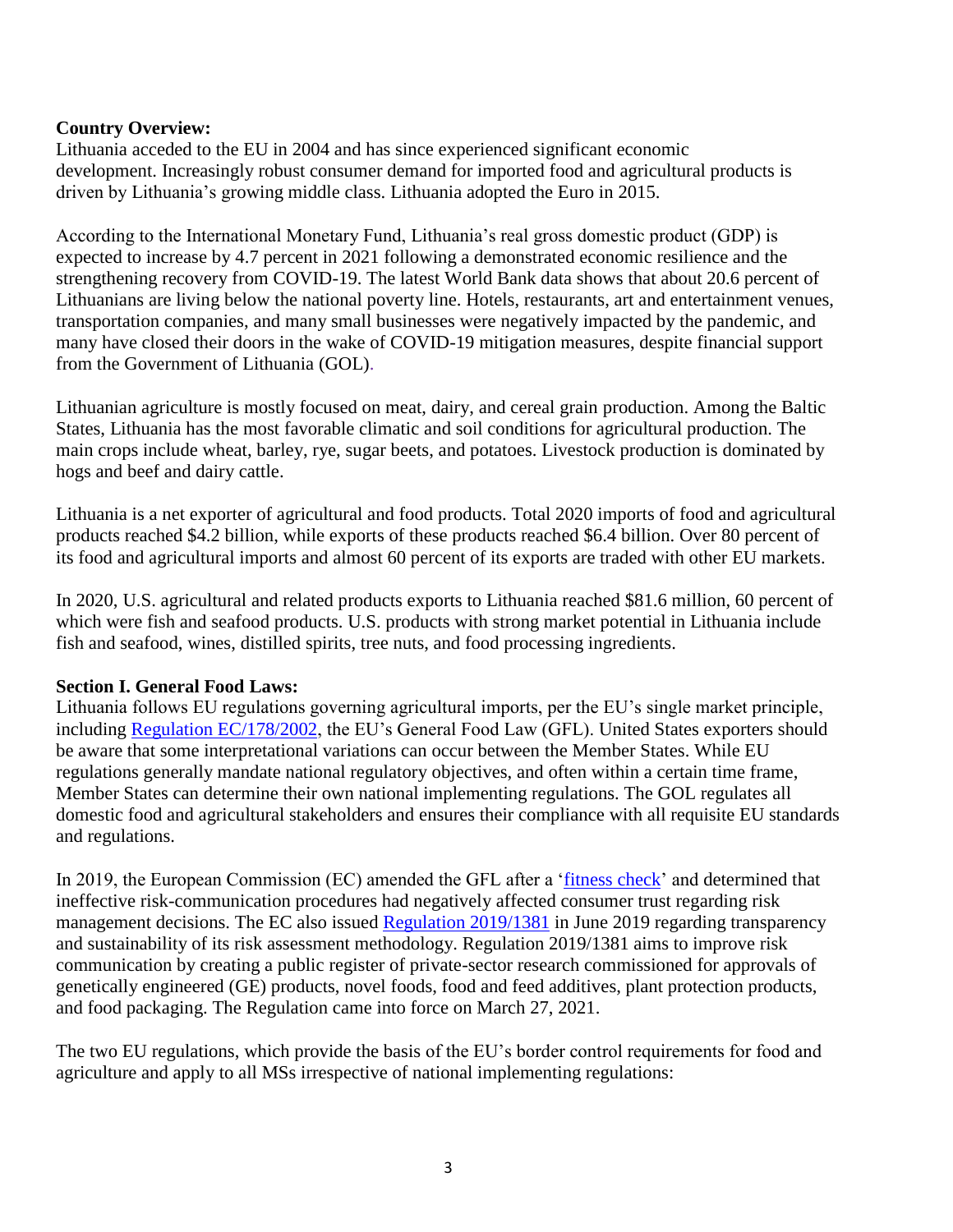- Regulation of the European Parliament and of the Council (EC) No 2016/2031 of 26 October 2016 on protective measures against plant pests. Current consolidated version of the Regulation can be found [here.](https://eur-lex.europa.eu/legal-content/EN/TXT/?uri=CELEX%3A02016R2031-20191214)
- Regulation of the European Parliament and of the Council (EC) No 2017/625 of 15 March 2017 on official controls and other official activities carried out to ensure the application of food and feed law and rules on animal health and animal welfare and plant health and plant protection products. The Regulation repeals former Regulation 882/2004. The current consolidated version of the Regulation can be found [here.](https://eur-lex.europa.eu/legal-content/EN/TXT/?uri=CELEX%3A02017R0625-20191214)

The GOL regulates and enforces food and agricultural regulations via the Ministry of Agriculture (MinAg), the State Food and Veterinary Service (SFVS), the State Plant Service under the Ministry of Agriculture (SPSMoA), the Ministry of Environment (MEN), the Ministry of Health, and the Ministry of Economy (MOE). SFVS is the central competent authority with overall responsibilities in relation to food and feed safety, animal health, animal welfare, and animal breeding and is directly accountable to the Government of the Republic of Lithuania and the Minister of Agriculture. SFVS enforces food laws and regulations for commodities and other raw materials, processed foods, and feeds. SFVS ensures food and feed safety and free movement throughout the EU by ensuring that quality, labeling, and other requirements adhere to EU and Lithuanian regulations. Following a MinAg reorganization in 2019, one part of the State Animal Breeding Authority was moved from MinAg to SFVS.

The State Plant Service under the Ministry of Agriculture (SPSMoA) is the central competent authority for plant health, authorization of plant protection products, and controls on the use and marketing of plant protection products. The last restructuring of the SPSMoA was carried out in May 2020, when the Internal Audit Division was abolished. Internal audit functions have been transferred to the Central Internal Audit Division in the Ministry of Agriculture.

The MinAg develops and enforces laws and guidelines pertaining to food quality (raw and processed), plants, and organic foods.

The MEN is the central competent authority for genetically engineered (GE) organisms.

The Ministry of Health is responsible for legislation on food contaminants, additives, supplements, products for special nutrition, irradiated, genetically engineered foodstuffs, novel food, materials and articles intended to come into contact with foodstuffs, food hygiene, and food labeling.

The MOE regulates market policy in Lithuania, including implementing EU requirements.

Regulations governing the movement of food within Lithuania and the EU can be found via the [Seimas](http://www3.lrs.lt/dokpaieska/forma_e.htm)  [of The Republic of Lithuania](http://www3.lrs.lt/dokpaieska/forma_e.htm) website.

Other Relevant Lithuanian Food Laws include:

- Law on Veterinary Activities (December 17, 1991, No I-2110 with amendments, consolidated version July 10, 2020)
- Law on Animal Welfare and Protection (October 03, 2012, No. XI-2271 as amended No. VIII-500 May 1, 2021)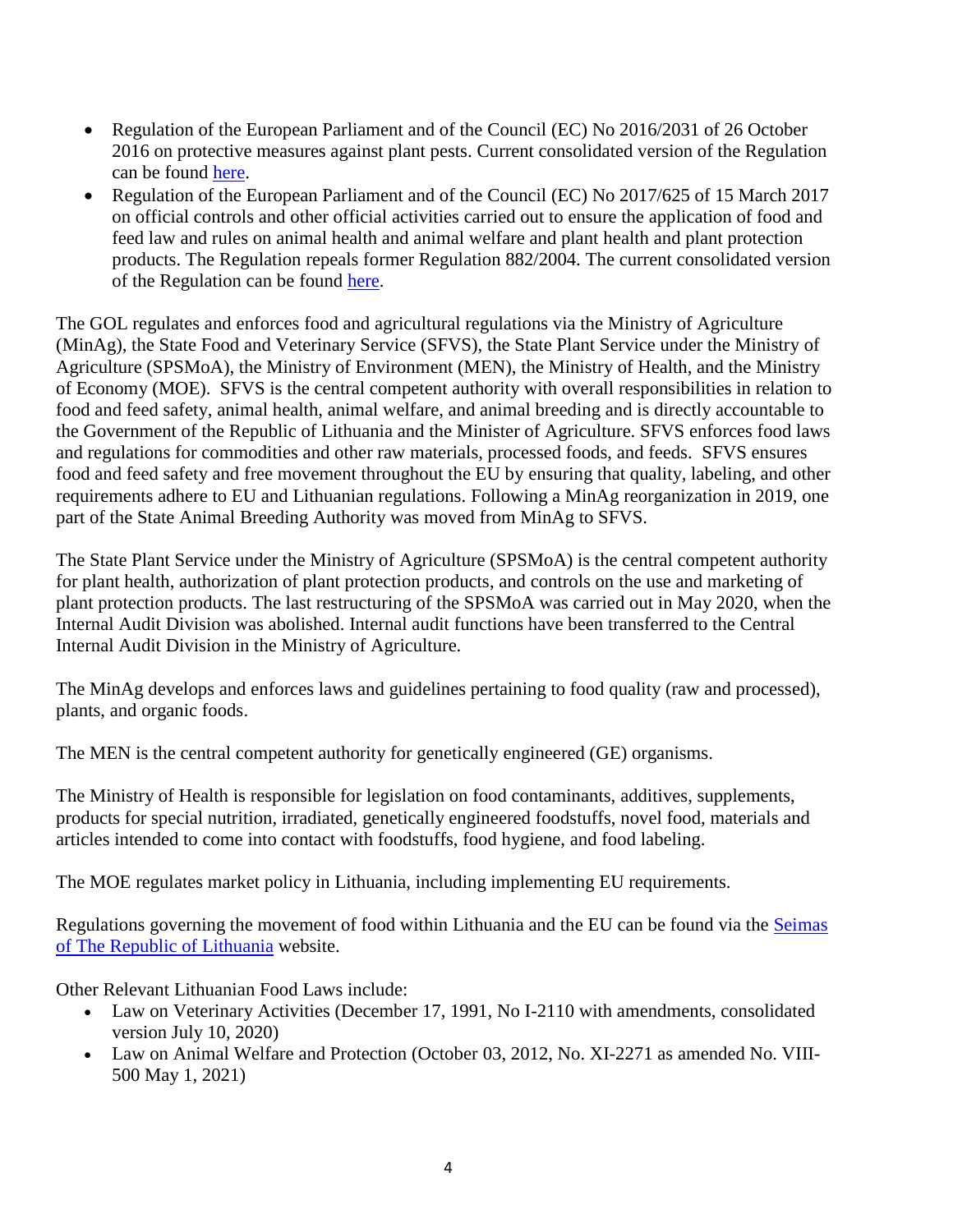- Law on Product Safety (June 01, 1999, No. 64-2324, consolidated version No. VIII-1206: May 1, 2019)
- Law on Food, of April 04, 2000 No VIII-1608, as last amended on 18 December 2014 No XII 1491. Consolidated version, valid as of July 01, 2015, can be found [here.](https://e-seimas.lrs.lt/portal/legalAct/lt/TAD/74505e2018da11e6aa14e8b63147ee94?jfwid=rivwzvpvg)
- Law on Consumer Protection (November 10, 1994, No. I-657, consolidated version: from 01/01/2016 to 29/02/2016), as last amended on June 2015 No XII-1867.
- Law on Seed Cultivation (November 15, 2001, No. IX-602, consolidated version: December 10, 2004).
- Law on Plant Protection (October 19, 1995, No. I-1069, consolidated version: November 1, 2021),
- Law on Alcohol (April 18, 1995, No I-857, consolidated version: November 1, 2020)
- Law on Environmental Protection (January 21, 1992, No. I-2223, consolidated version November 13 – December 31, 2021), as last amended on June 25, 2020 – No XII-1718.

# **Section II. Labeling Requirements:**

Lithuanian food labeling requirements, standards, and specifications are based on EU requirements, chiefly [Regulation 1169/2011](https://eur-lex.europa.eu/legal-content/EN/AUTO/?uri=CELEX:02011R1169-20180101) of the European Parliament and Council regarding food information for consumers (FIC). Mandatory nutritional declarations under the FIC entered into force on December 13, 2016. In June 2018, the EC published updated [guidance](https://eur-lex.europa.eu/legal-content/EN/TXT/?uri=uriserv:OJ.C_.2018.196.01.0001.01.ENG&toc=OJ:C:2018:196:TOC) on FIC implementation. Lithuania uses EU product of designated origin (PDO), geographic indication (GI), and traditional specialty guaranteed (TSG) protections for some products. More information on labeling requirements can be found on FAS USEU's [website.](http://www.usda-eu.org/trade-with-the-eu/eu-import-rules/eu-labeling-requirements/)

To assist stakeholder compliance with EU food labeling rules, the EC, several Member States, and EU industry bodies have published the following documents:

- EC: [Notice on questions and answers on the application of Regulation 1169/2011 on the](https://eur-lex.europa.eu/legal-content/EN/TXT/?uri=uriserv:OJ.C_.2018.196.01.0001.01.ENG&toc=OJ:C:2018:196:TOC)  [Provision of Food Information to Consumers](https://eur-lex.europa.eu/legal-content/EN/TXT/?uri=uriserv:OJ.C_.2018.196.01.0001.01.ENG&toc=OJ:C:2018:196:TOC) (June 2018)
- EC: [Infographic on the labeling rules](https://ec.europa.eu/food/document/download/706ac36a-e4ee-48ad-be40-0a5b315c5b59_en) (downloadable Adobe file)
- Food Drink Europe (EU Food and Drink Industry Confederation): Guidance on the Provision of [Food Information](https://www.fooddrinkeurope.eu/resource/guidance-on-the-provision-of-food-information-to-consumers/)

## **U.S. exporters are strongly advised to check for additional national requirements with their importers.**

In December 2020, the European Commission published a roadmap outlining its intention to advance a legislative proposal to revise Regulation (EU) 1169/2011. This revision will include:

- Harmonized mandatory front-of-pack nutrition labeling
- The setting of 'nutrient profiles' restricting the promotion (via nutrition and health claims) of foods that are high in fats, sugars and/or salt
- The extension of mandatory origin or provenance indications to certain products
- A revision of the EU rules on date marking ('use by' and 'best before')

A legislative proposal is expected in the fourth quarter of 2022. For more information, please see FAS USEU's [GAIN Report Commission Publishes Roadmap on the Upcoming Revision of Food Labeling](https://www.fas.usda.gov/data/european-union-commission-publishes-roadmap-upcoming-revision-food-labeling-requirements)  [Requirements.](https://www.fas.usda.gov/data/european-union-commission-publishes-roadmap-upcoming-revision-food-labeling-requirements)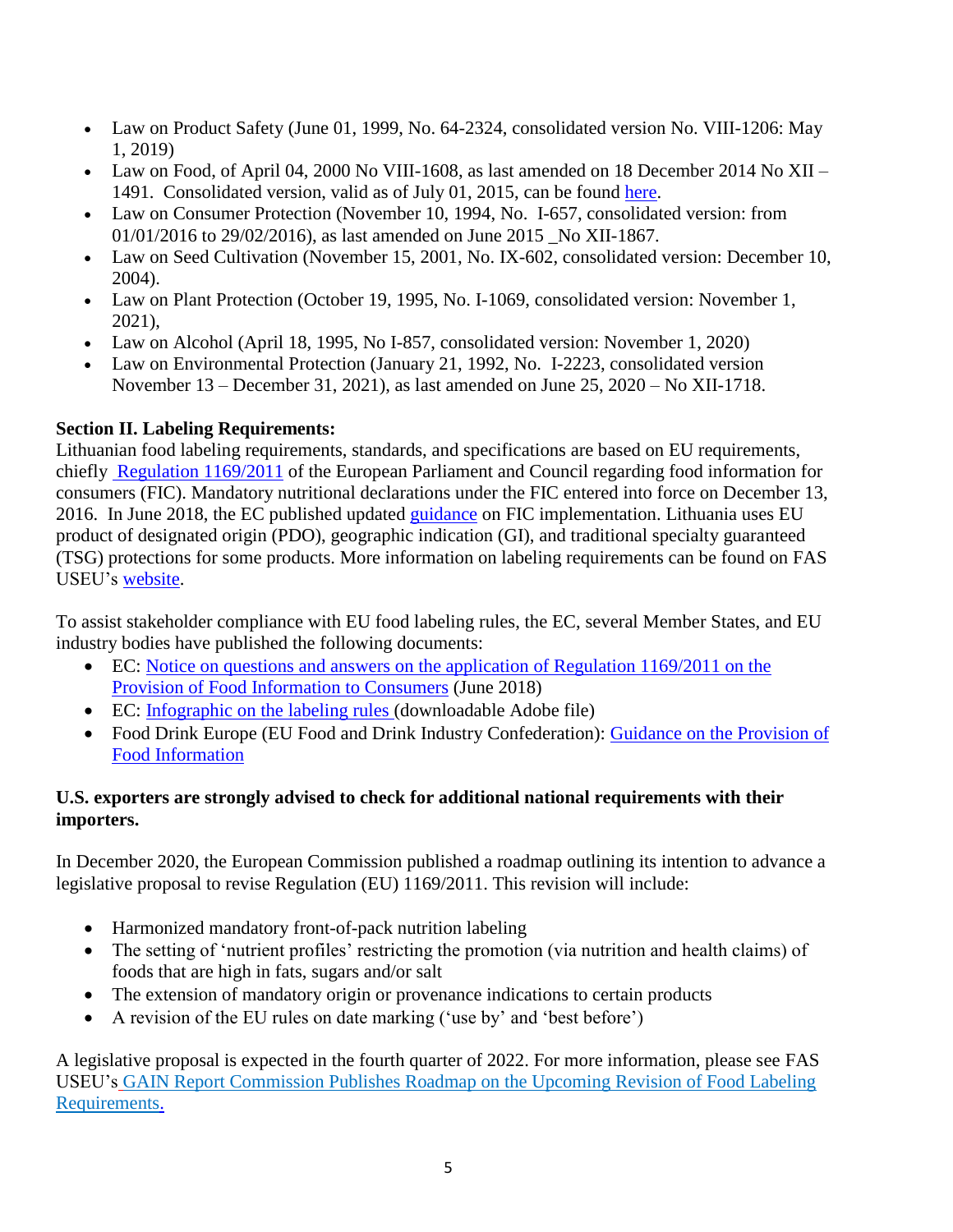## **Compulsory Information**

Article 9 of FIC Regulation 1169/2011 established the mandatory food and beverage label declarations:

- Name of the food
- List of ingredients
- Allergens listed in Annex II
- Quantity of certain ingredients or category of ingredients
- Net quantity of the product
- Date of minimum durability or "use by date"
- Any special storage conditions and/or conditions of use
- Name of business name and address of the food business operator under whose name the food is marketed. If that operator is not established in the EU, the name and address of the importer
- Country of origin or place of provenance as per provisions under Article 26
- Instructions for use where it would be difficult to make appropriate use of the food in the absence of such instructions
- Alcoholic strength by volume for beverages containing more than 1.2% by volume of alcohol
- Nutrition declaration
- Minimum font size for printing label/sticker is set at 1.2 mm

FIC Regulation 1169/2011 legislation establishes label visibility, font size, font and background contrast, and obligates labeling disclosures for products with allergens (*e.g.* peanuts or dairy). It also requires country of origin labeling (COOL) for fresh pork, poultry, goat, and sheep meat, nutritional information for processed foods, and consumer information to distinguish between products and likeproducts produced from different ingredients (*e.g.* 'cheese-like' products).

Food products intended for retail, hotel, restaurant, and institutional (HRI) sales must comply with labeling requirements. Food labeling, presentation, and advertising cannot mislead consumers about health claims, including characteristics, effects, and attributes related to disease prevention, treatment, or cure.

## **Flavorings**

Annex VII, Part C to FIC Regulation 1169/2011 sets out rules for the indication of flavorings, smoke flavorings and the use of the term "natural." [Regulation 1334/2008](https://eur-lex.europa.eu/legal-content/EN/TXT/?uri=CELEX%3A02008R1334-20201203) lays down additional rules on the use of the term "natural". For more information see Section IV "Food Additive Regulations."

## **Organic Labeling**

Organic labeling is overseen in Lithuania by the Ekoagros Company, a parastatal company founded by the Ministry of Agriculture. Ekoagros is internationally accredited by the International Federation of Organic Agriculture Movements. Lithuania has a patented certification label for Lithuanian organic products. Lithuania follows all EU organic standards and regulations.

EU organic legislation covers wine via EC Implementing Regulation No. 203/2012, which establishes criteria for organic wine labeling. Sorbic acid and desulfurization are not allowed and sulfite levels must be at least 30-50 mg per liter lower than nonorganic wines. Regulation 203/2012 was published in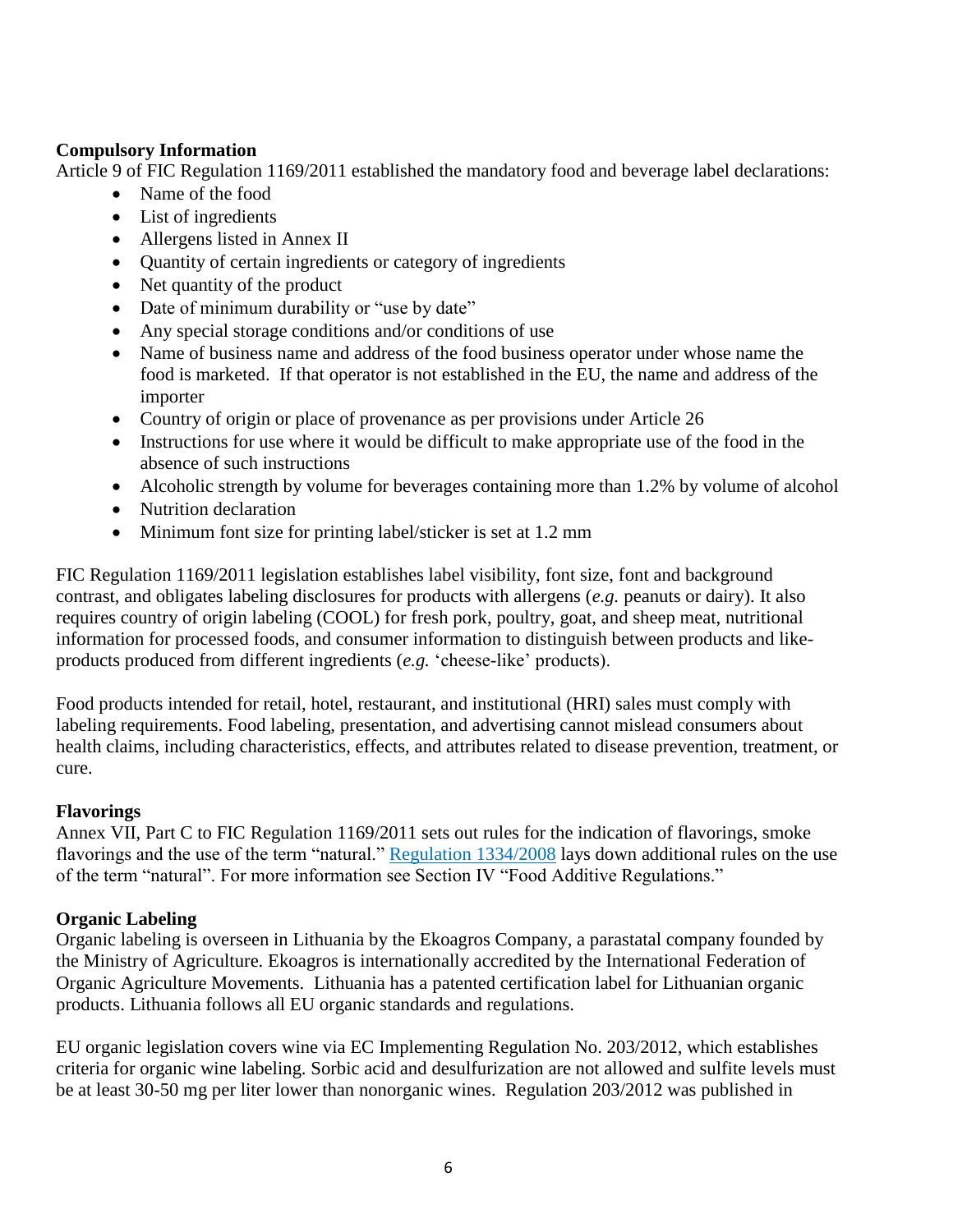March 2012, just one month after the United States and the EU signed the Equivalency Arrangement, which did not include organic wine. U.S. organic wines which meet the EU's organic wine standards can enter the EU.

## **Wine Labeling**

The EU's [Single Common Market Organization \(CMO\) Regulation 1308/2013](https://eur-lex.europa.eu/legal-content/EN/TXT/?uri=CELEX%3A02013R1308-20201229) establishes framework rules for wine. [Commission Regulation 2019/33,](https://eur-lex.europa.eu/legal-content/en/TXT/?uri=CELEX:32019R0033) [Commission Regulation 2019/34,](https://eur-lex.europa.eu/legal-content/EN/ALL/?uri=CELEX:32019R0034) [Commission](https://eur-lex.europa.eu/legal-content/EN/TXT/?uri=uriserv%3AOJ.L_.2021.270.01.0001.01.ENG&toc=OJ%3AL%3A2021%3A270%3ATOC)  [Regulation 2021/1235](https://eur-lex.europa.eu/legal-content/EN/TXT/?uri=uriserv%3AOJ.L_.2021.270.01.0001.01.ENG&toc=OJ%3AL%3A2021%3A270%3ATOC) and [Commission Regulation 2021/1236](https://eur-lex.europa.eu/legal-content/EN/TXT/?uri=uriserv%3AOJ.L_.2021.270.01.0010.01.ENG&toc=OJ%3AL%3A2021%3A270%3ATOC) outline detailed rules on protected designations of origin and geographical indications, traditional terms, and labeling. Chapter III of Regulation 2019/33 and of 2019/34 set out rules on the use of traditional terms. The new EU database for wines and spirits ["eAmbrosia"](https://ec.europa.eu/info/food-farming-fisheries/food-safety-and-quality/certification/quality-labels/geographical-indications-register/) lists the traditional terms that are protected in the EU.

Non-EU countries need to obtain authorization from the European Commission in order to use EUprotected traditional terms. To date, the Commission has not made any progress on the U.S. applications, submitted in 2010, to use 11 traditional terms (Chateau, Clos, Ruby, Tawny, Crusted, Crusting, Noble, Solera, Sur lie, Vintage, and Vintage character).

In addition to the rules set out in the Single CMO, wine must also comply with the allergen labeling rules established by the [EU's general labeling regulation 1169/2011.](https://eur-lex.europa.eu/legal-content/EN/AUTO/?uri=CELEX:02011R1169-20180101&qid=1539686101287) For detailed information on the EU's wine legislation, including labeling requirements, see FAS USEU's [GAIN report "EU Wine](https://www.fas.usda.gov/data/eu-28-eu-wine-policy-report)  [Policy"](https://www.fas.usda.gov/data/eu-28-eu-wine-policy-report) and the European Commission's website [https://ec.europa.eu/agriculture/wine/legislation\\_en.](https://ec.europa.eu/agriculture/wine/legislation_en)

On June 24, 2021, the European Commission published a roadmap outlining its intention to revise the labeling rules on alcoholic beverages as part of its upcoming revision of Regulation (EU) 1169/2011. The revision will introduce a mandatory list of ingredients and nutrition information for all alcoholic beverages placed on the EU market. The legislative proposal is expected in 2022. For more information, please see FAS USEU's GAIN Report: [European Commission Publishes Roadmap on Revision of](https://apps.fas.usda.gov/newgainapi/api/Report/DownloadReportByFileName?fileName=European%20Commission%20Publishes%20Roadmap%20on%20Revision%20of%20Labeling%20Rules%20for%20Alcoholic%20Beverages%20_Brussels%20USEU_European%20Union_07-01-2021)  [Labeling Rules for Alcoholic Beverages.](https://apps.fas.usda.gov/newgainapi/api/Report/DownloadReportByFileName?fileName=European%20Commission%20Publishes%20Roadmap%20on%20Revision%20of%20Labeling%20Rules%20for%20Alcoholic%20Beverages%20_Brussels%20USEU_European%20Union_07-01-2021)

## **Prepackaged Food Labeling and the Use of Stickers**

Specific rules about using stickers to provide mandatory labeling information are not included in FIC Regulation No. 1169/2011. On this issue, the EC refers to point 2.1.1 of their Questions and Answers on the Application of Regulation (EU) No. 1169/2011 document, which notes that "labels should not be easily removable so as to jeopardize the availability or the accessibility of the mandatory food information to the consumer."

#### **Nutritional and Health Claims**

The Annex to Nutrition & Health Claims Regulation (EC) No.1924/2006 lists the EU authorized nutrition claims and their U.S. Exporters should be aware that different pieces of legislation may apply to single product conditions of use. The use of nutrition claims not included in the annex is not allowed.

#### **Health Claims**

Rules on the use of health claims are regulated under the Nutrition and Health Claims Regulation (EC) No. 1924/2006. Regulation (EU) No. 432/2012 establishes the EU's list of functional health claims and the conditions of use. Health claims which refer to certain botanical substances are currently on hold while the EC and Member States discuss potential conflicts of the Health Claims Regulation with the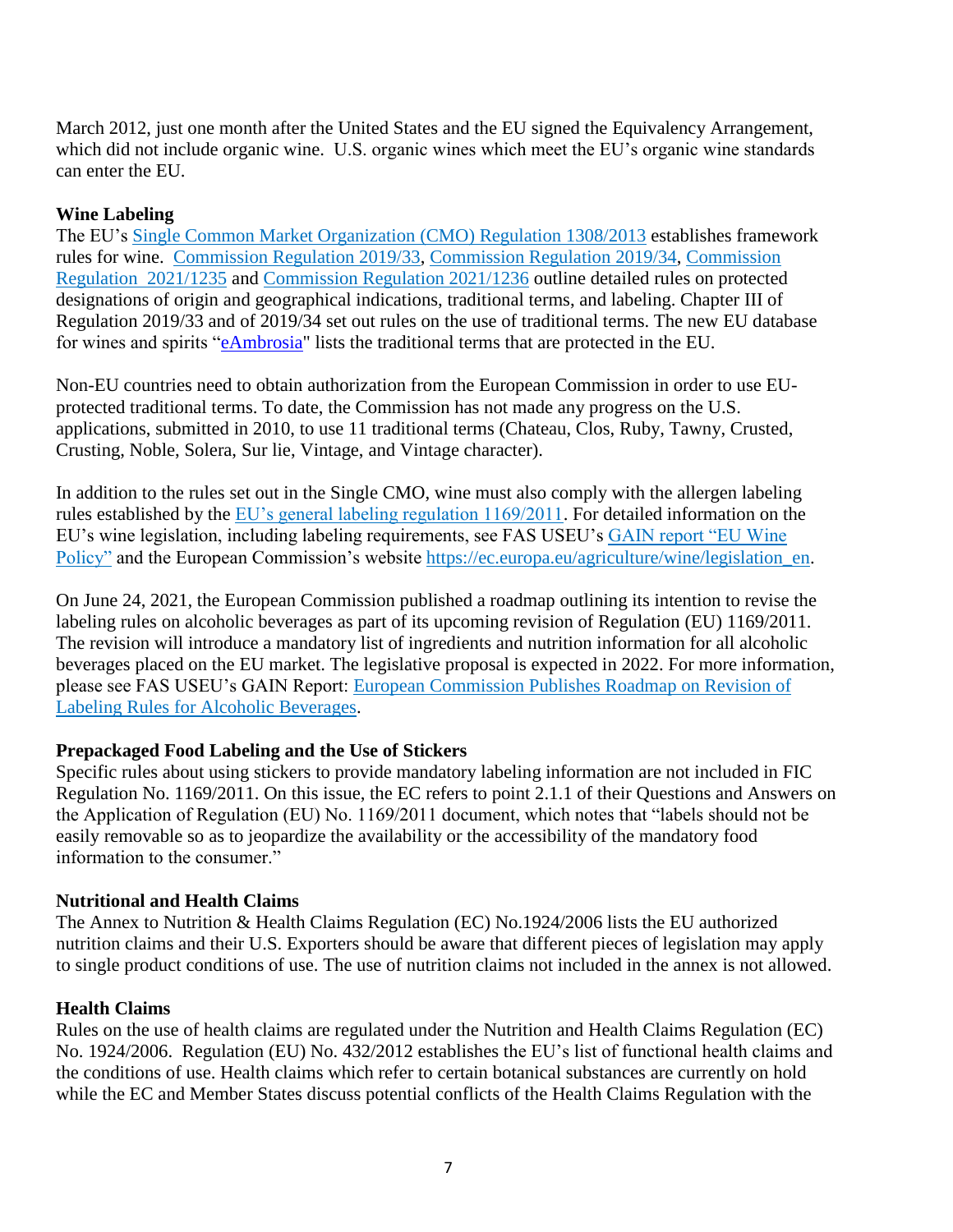Traditional Herbal Medicinal Products Directive. Since December 14, 2012, all claims not authorized, and not on hold, and/or under consideration are not allowed. Food labels with any claims must comply with the provisions of FIC Regulation 1169/2011. EC Implementing Decision 2013/63 of January 24, 2013, establishes guidelines for national authorities to regulate specific conditions for permitted health claims.

The list of permitted functional health claims is different from individual applications for health claims related to disease risk reduction and claims referring to the health and development of children, which require case-by-case authorizations and a scientific dossier to the European Food Safety Authority (EFSA). A simplified authorization procedure has been established for health claims based on new scientific data.

Regulation (EC) 353/2008 of 18 April 2008 sets out implementing rules for applications for the authorization of health claims as provided for in Article 15 of Regulation 1924/2006. Guidance on stakeholder applications for health claim approvals can be downloaded from EFSA's [website.](http://www.efsa.europa.eu/)

Regulation (EU) 907/2013 of September 20, 2013, establishes rules for the use of "generic descriptors" which could be interpreted by consumers as health claims. Generic descriptors such as "digestive biscuits" and "cough drops" might normally be banned under Regulation 1924/2006 if they suggest a health benefit not evaluated scientifically by EFSA. For more information see the 'New EU Regulation on Generic Descriptors' report available on the USDA [GAIN website.](https://gain.fas.usda.gov/#/) Trademarks and brand names that suggest health and/or nutritional benefits, but do not comply with the new rules, must be removed from the EU market by January 19, 2022.

#### **Country of Origin Labeling (COOL)**

Country of origin labeling is mandatory for honey, fruit and vegetables, olive oil, fishery and aquaculture products, beef, pork, sheep and goat meat, and poultry. For more information on COOL requirements, please refer to the [FAS EU website.](http://www.usda-eu.org/trade-with-the-eu/eu-import-rules/eu-labeling-requirements/country-of-origin-labeling/) On May 29, 2018, the EC published Implementing [Regulation 2018/775](https://eur-lex.europa.eu/legal-content/en/TXT/?uri=CELEX:32018R0775) mandating dual-origin labeling when a country of origin is given or visually implied on a product label, but the primary ingredient originates from a different country. This Regulation entered into force on April 1, 2020. Lithuania launched a national COOL scheme on milk and dairy products in September 2016.

#### **Plant-based Meat and Dairy Alternatives**

To date, there is no EU-harmonized definition of the terms "vegetarian" and "vegan" and no specific requirements for the labeling of plant-based meat and dairy alternatives.

In July 2017, the European Court of Justice (ECJ) ruled that plant-based products cannot be labeled with dairy names such as "cheese," "butter" or "milk". The ECJ based [its ruling](http://curia.europa.eu/juris/document/document.jsf;jsessionid=9ea7d2dc30d6580764c075a341ce995196ca04257b75.e34KaxiLc3qMb40Rch0SaxyMahr0?text=&docid=191704&pageIndex=0&doclang=EN&mode=lst&dir=&occ=first&part=1&cid=509472) on [Regulation 1308/2013,](http://eur-lex.europa.eu/legal-content/EN/TXT/PDF/?uri=CELEX:02013R1308-20160731&qid=1498736735601&from=EN) which defines definitions and designations that may only be used for the marketing of dairy products. A list of exceptions for non-dairy products that may be labeled with reserved dairy names was established by [Commission Decision 2010/791.](http://eur-lex.europa.eu/legal-content/EN/TXT/PDF/?uri=CELEX:32010D0791&rid=2) For more information, please see FAS EU GAIN Report ["European](https://gain.fas.usda.gov/Recent%20GAIN%20Publications/European%20Court%20Prohibits%20Use%20of%20Dairy%20Names%20for%20Non-Dairy%20Products_Brussels%20USEU_EU-28_7-11-2017.pdf)  [Court Prohibits Use of Dairy Names for Non-Dairy Products.](https://gain.fas.usda.gov/Recent%20GAIN%20Publications/European%20Court%20Prohibits%20Use%20of%20Dairy%20Names%20for%20Non-Dairy%20Products_Brussels%20USEU_EU-28_7-11-2017.pdf)"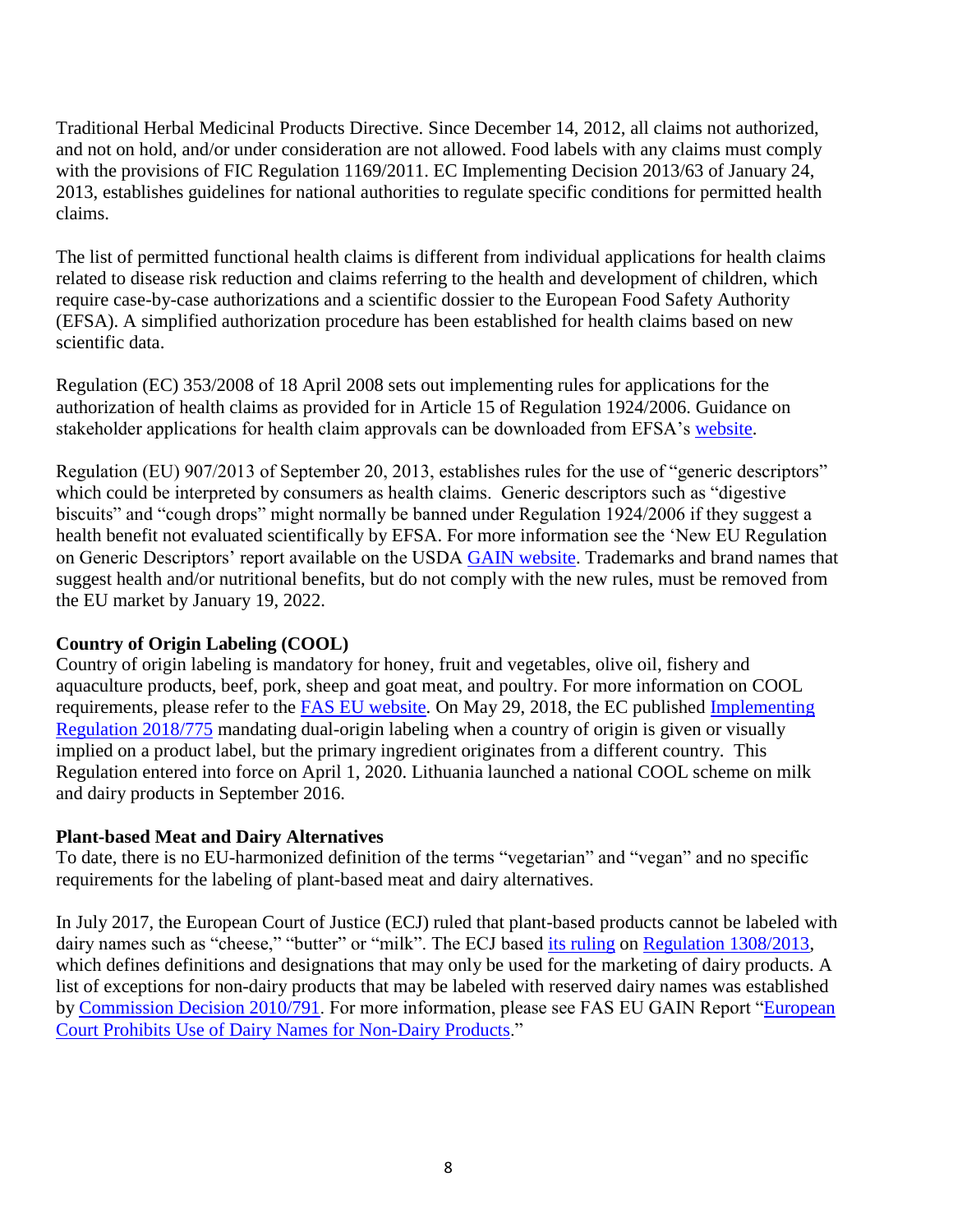## **Section III. Packaging and Container Regulations:**

Packaging and product container requirements in Lithuania adhere to EU standards and regulations, chiefly [Regulation \(EC\) 1935/2004 of October 27, 2004.](https://eur-lex.europa.eu/legal-content/EN/ALL/?uri=CELEX%3A32004R1935) Regulation (EC) No. 450/2009 of 29 May 2009 also addresses materials and products which touch food. Additional information on plastic materials which touch food is described in Regulation (EU) No. 10/2011 of 14 January 2011 (OJ L12, 15.1.2011, page 1). This Regulation cites 21 permitted substances (plastic materials and articles) that may touch food. Additional directives applied in Lithuania are published in the Lithuanian Official Journal ['Valsybes zinios'](http://www3.lrs.lt/dokpaieska/forma_l.htm) (in Lithuanian) online. For more information on package and containers requirements please refer to the 2021 EU FAIRS Report [here.](http://www.usda-eu.org/trade-with-the-eu/eu-import-rules/fairs-reports/)

#### **Reducing packaging‐related waste**

In May 2018, the European Commission proposed new rules to target the ten single use plastic products most often found on Europe's beaches and seas, as well as lost fishing gear. The ban of certain products could also affect food packaging. Some provisions of *Directive (EU) 2019/904* to reduce the impact of certain plastic products on the environment, such as the ban on single-use plastics, went into effect on July 3, 2021. This was the deadline for Member States to transpose the directive into national laws, regulations and administrative provisions. Other provisions in the Directive, such as the extended producer responsibility, will take effect by the end of 2024.

In order to implement the Directive 2019/904 (Single-Use Plastic (SUP) Directive) prohibiting the placing on the market of certain single-use plastic products and all aerobically degradable plastic products, the Lithuanian Ministry of Environment has prepared amendments to four legal acts. These are amendments to the Waste Management, Packaging and Packaging Waste Management, Environmental Protection Laws, and the Code of Administrative Offenses. The amendments were approved by the Government in September 2021 and submitted to the Lithuanian Parliament.

The proposed amendments to the Waste Management Act and the Packaging and Packaging Waste Management Act will introduce a ban on the placing on the market of bio-degradable plastic and certain single-use plastic products (earplugs, cutlery, plates, straws, blenders, certain single-use products of expanded polystyrene foam – ready-to-use food containers, beverage jars, and containers). The amendments will also clearly define the rights and obligations of manufacturers and importers of biodegradable plastics and single-use plastic products, as well as of manufacturers and importers of fishing gear containing plastic.

#### **Section IV. Food Additives Regulations:**

The EU's "Package on Food Improvement Agents" includes four Regulations: (1) Regulation 1331/2008 establishing a common approval procedure for food additives, food enzymes, and food flavorings, (2) Regulation (EC) 1332/2008 on food enzymes, (3) Regulation (EC) 1333/2008 on food additives, and (4) Regulation 1334/2008 on flavoring agents.

Regulation (EC) No.1331/2008 (amended by [Regulation \(EU\) 2019/1381](https://eur-lex.europa.eu/legal-content/EN/TXT/?uri=CELEX:32019R1381) on the transparency and sustainability of the EU risk assessment in the food chain) establishes an approval process for food additives, food enzymes, and food flavorings. Implementing regulations are established under Regulation 234/2011, which clarifies administrative and technical data required by the EC. Only additives included in the EU's positive list may be used in food products marketed in the EU. Inclusion in the EU positive list is based on a risk assessment by the European Food Safety Authority (EFSA).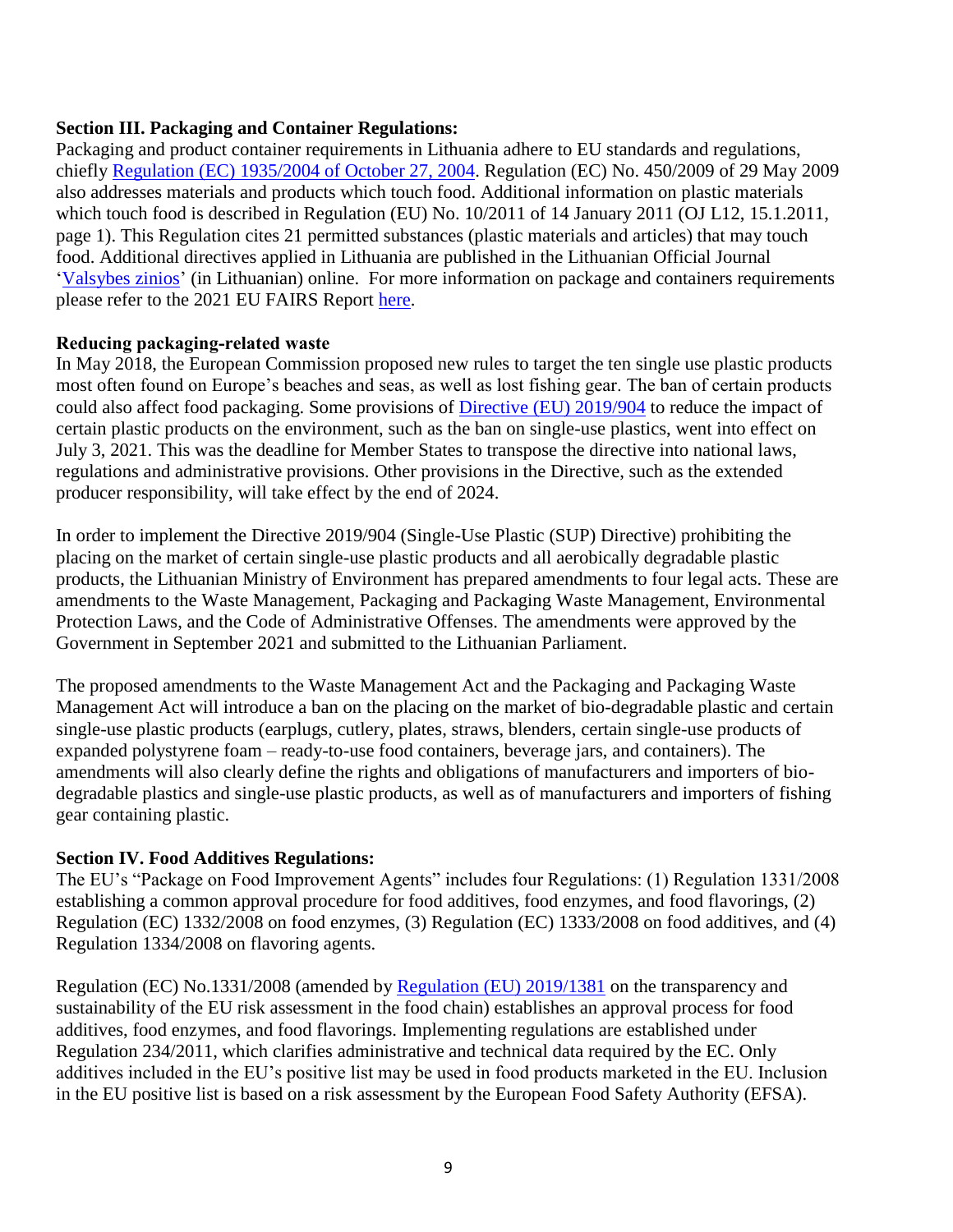Approved additives are listed in Annex II to the Food Additives Regulation 1333/2008. The approved uses of additives are listed according to the food category to which they may be added. Annex I to Regulation 1333/2008 lists 26 different categories of food additives. The EU does not allow the use of chlorine, bromates, and peroxides as flour bleaching agents. Additional information on regulations pertaining to EU food additives requirements can be obtained [here.](http://www.usda-eu.org/trade-with-the-eu/eu-import-rules/food-additives/)

### **Section V. Pesticides and Contaminants:**

[Regulation \(EC\) No.1107/2009](https://eur-lex.europa.eu/legal-content/PL/ALL/?uri=CELEX%3A32009R1107) established approval requirements for plant protection product (PPPs). It entered into force in 2009 and supersedes Directive 91/414/EEC. This Regulation also established the list of approved active substances. Only PPPs containing EU-approved active substances are authorized. According to the Regulation, the EU is divided into three different zones. Lithuania is listed in Zone A "North", together with Denmark, Estonia, Latvia, Finland, and Sweden. Once a Member State approves the PPP, it can be mutually recognized and authorized within the same EU zone as set out in Annex I of the Regulation.

[Directive 2009/128](https://eur-lex.europa.eu/legal-content/EN/TXT/?uri=CELEX:02011R0540-20200803) on the sustainable use of pesticides is also part of the so-called Pesticides Package. For more information see the European Commission website [here.](https://ec.europa.eu/food/plants/pesticides/sustainable-use-pesticides_en)

In November 2017, Regulation (EU) 2017/2158 established benchmark levels to reduce the presence of acrylamide in food. The regulation requires that food business operators apply mandatory measures to reduce the presence of acrylamide, proportionate to the size and nature of their establishment. In November 2019, the Commission adopted [Recommendation 2019/1888](https://eur-lex.europa.eu/legal-content/EN/TXT/?qid=1573548517094&uri=CELEX:32019H1888) recommending that competent authorities in the Member States regularly monitor the presence of acrylamide and its levels in food, in particular in the food listed in the Annex of this Recommendation.

#### **Maximum Residue Levels (MRLs)**

Since 2008, Member States have followed Regulation (EC) No.396/2005 on MRLs in food or feed of plant and animal origin. Pesticide MRLs for processed or composite products are based on levels in raw agricultural ingredients. See the EC's [website](http://ec.europa.eu/food/plant/pesticides/max_residue_levels_en) for the latest updates.

#### **Import Tolerances**

MRL and import tolerance is available in the ["Pesticide Use and Food Safety"](https://croplifeeurope.eu/report/pesticide-use-and-food-safety/?gclid=Cj0KCQjwkIGKBhCxARIsAINMioJ9hdpu0GvtUvNa2HbFIdW5Vv21T_CqJZpoPAGy0pJ6AMYLobkJNycaAiPZEALw_wcB) guide published by [Croplife Europe.](https://croplifeeurope.eu/report/pesticide-use-and-food-safety/?gclid=Cj0KCQjwkIGKBhCxARIsAINMioJ9hdpu0GvtUvNa2HbFIdW5Vv21T_CqJZpoPAGy0pJ6AMYLobkJNycaAiPZEALw_wcB)

## **Section VI. Other Regulations and Requirements:**

**U.S.-EU Wine Agreement:** In March 2006, the United States and the EU signed the Agreement, which covers wines with an alcohol content of not less than 7 percent and not more than 22 percent. All U.S. wine exports must be accompanied by certification and analysis documentation using the format specified in Annex III (a) to the Agreement. More information on the simplified EU import certificate form can be obtained from the Alcohol and Tobacco Tax [and Trade Bureau.](https://www.ttb.gov/itd/international-imports-exports-requirements/) The Agreement's "Protocol on Wine Labeling" sets optional conditions for wine labels. [Commission](https://eur-lex.europa.eu/legal-content/EN/TXT/?qid=1598268479120&uri=CELEX:32006R1416) Regulation 1416/2006 concerns the protection of U.S. names of origin in the EU. Information on U.S.-EU wine trade can also be obtained from the U.S. Treasury Department's Alcohol and Tobacco Tax [and Trade Bureau.](https://www.ttb.gov/itd/international-imports-exports-requirements/)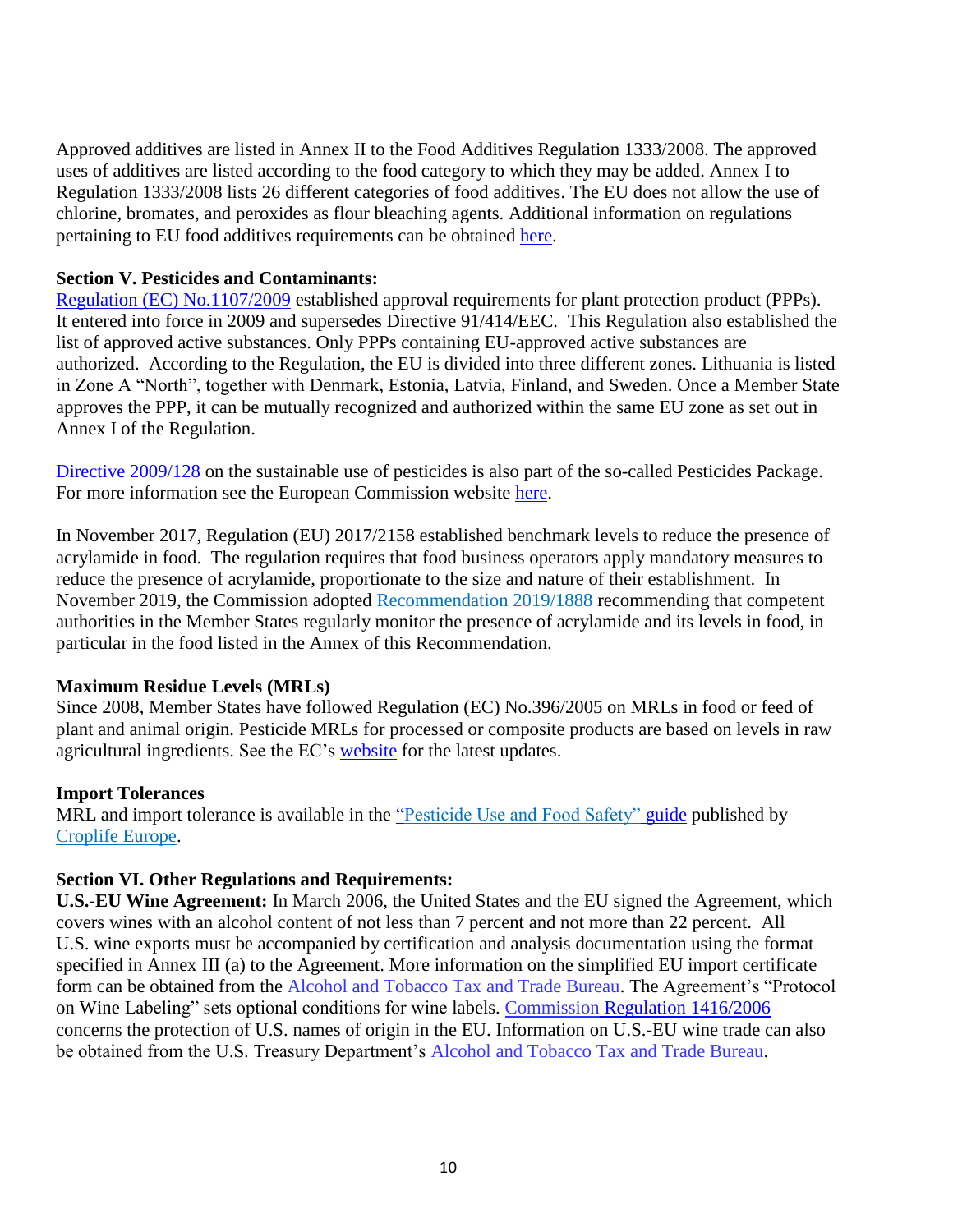## **Section VII. Other Specific Standards:**

Specific standards are required when importing wine and spirits from non-EU countries. An import license, issued by [Lithuanian National Paying Agency,](http://www.nma.lt/index.php?lang=2) must be provided for wine shipments exceeding 3,000 liters. Lithuanian customs also require non-EU countries to provide a single administrative document (SAD) along with imported food products. Specific taxation information can be found on the EC's [website](http://ec.europa.eu/taxation_customs/customs/procedural_aspects/general/sad/index_en.htm)**.** Wines exported from the United States must also include a simplified export certificate or VI1 document.

## **Novel Foods Labeling**

On January 1, 2018, the EU's new [framework regulation 2015/2283 on Novel Foods](https://eur-lex.europa.eu/legal-content/EN/TXT/?uri=CELEX:32015R2283) became applicable. Regulation 2015/2283 repeals Regulations 258/97 and 1852/2001. Under the new regulation, a novel food is defined as food that has not been consumed to a significant degree in the EU before May 15, 1997 **AND** falls within at least one of the 10 categories listed in Article 3 of the new regulation. The underlying principles underpinning novel food in the European Union are that novel foods must be:

- Safe for consumers
- Properly labeled, so as not to mislead consumers
- If novel food is intended to replace another food, it must not differ in a way that the consumption of the Novel Food would be nutritionally disadvantageous for the consumer.

Novel food is subject to the general labeling requirements laid down in [Regulation \(EC\) No 1169/2011.](https://eur-lex.europa.eu/legal-content/EN/TXT/?uri=CELEX:02011R1169-20140219) Specific additional requirements for the labeling of a novel food may also apply, if necessary, to properly inform the consumer. The label must mention the name of the food, and, where appropriate, specify the conditions of use. Any nutrition and health claim should only be made in accordance with the requirements of the [Health and Nutrition Claims Regulation \(EC\) No 1924/2006.](https://eur-lex.europa.eu/legal-content/en/TXT/?uri=CELEX:32006R1924)

The list of the novel foods authorized in the EU is available at the European Commission's [website .](https://ec.europa.eu/food/safety/novel-food/authorisations/union-list-novel-foods_en)

Use of GE food and ingredients are required to be labeled in concordance with Regulation (EC) No 1829/2003.

## **Section VIII. Trademarks, Brand Names, and Intellectual Property Rights:**

Lithuanian copyright and trademark laws are harmonized with EU requirements. Rules on the protection of trademarks in the EU are set in EU [Directive 2015/2436.](http://eur-lex.europa.eu/legal-content/EN/TXT/?qid=1481277221185&uri=CELEX:02015L2436-20151223) [Commission Implementing](https://eur-lex.europa.eu/legal-content/EN/TXT/?uri=CELEX%3A32018R0626&qid=1628524376246)  [Regulation 2018/626](https://eur-lex.europa.eu/legal-content/EN/TXT/?uri=CELEX%3A32018R0626&qid=1628524376246) sets out detailed rules on application procedures. [Commission Delegated](https://eur-lex.europa.eu/legal-content/AUTO/?uri=CELEX:32018R0625&qid=1539165580883&rid=2)  [Regulation 2018/625](https://eur-lex.europa.eu/legal-content/AUTO/?uri=CELEX:32018R0625&qid=1539165580883&rid=2) sets out procedural rules on opposition and revocation of EU trademarks.

## **Section IX. Import Procedures:**

The "Union Customs Code" (UCC) established in European Parliament [and Council Regulation](http://eur-lex.europa.eu/legal-content/EN/TXT/?qid=1508762920937&uri=CELEX:02013R0952-20161224)  [952/2013](http://eur-lex.europa.eu/legal-content/EN/TXT/?qid=1508762920937&uri=CELEX:02013R0952-20161224) is the framework regulation on rules and procedures for customs throughout the EU. Implementing provisions were published on December 29, 2015. [Commission Delegated](https://eur-lex.europa.eu/legal-content/EN/TXT/?uri=CELEX:02015R2446-20200716)  [Regulation](https://eur-lex.europa.eu/legal-content/EN/TXT/?uri=CELEX:02015R2446-20200716) 2015/2446 and [Commission Implementing Regulation](https://eur-lex.europa.eu/legal-content/EN/TXT/?uri=CELEX:02015R2447-20200720) 2015/2447 regulated certain provision of the UCC including binding tariff information and origin of goods. The Lithuanian Customs Department provides electronic information on current EU issues, trade laws, and regulations, access to administrative forms, custom consultation committees, restrictions, prohibitions, and access to tariff regulations regarding foreign trade.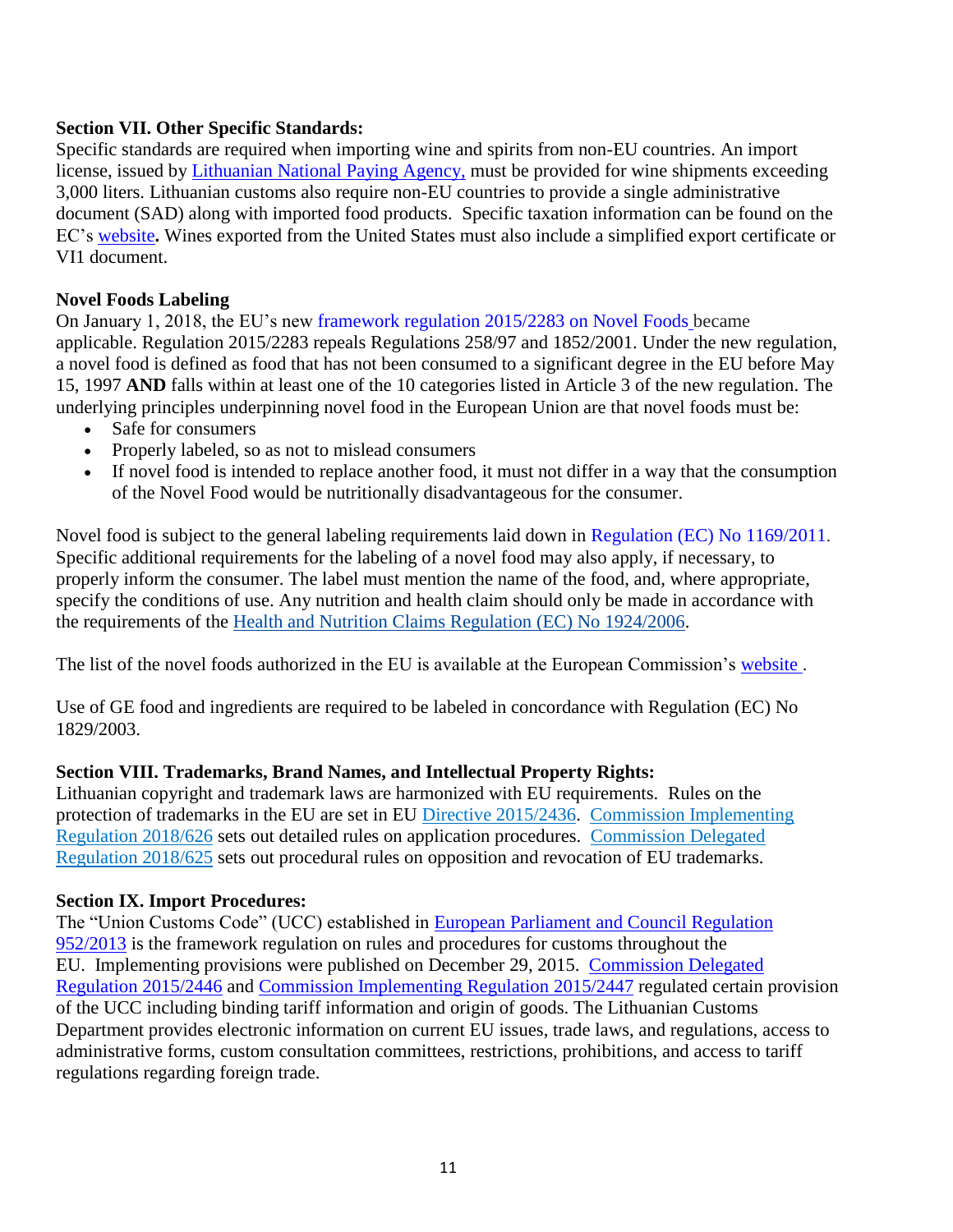The Integrated Tariff of the Republic of Lithuania [\(LITAR\)](https://litarweb.lrmuitine.lt/taric/web/browsetariff_LT) database provides electronic access to information resources on EU tariff and Lithuanian taxes, import, and export procedures and regulations. Information found on LITAR must be cross-referenced with EC legal regulations and Lithuanian excise and VAT laws. The EU tariff and non-tariff requirements can be found online on the [TARIC database.](http://ec.europa.eu/taxation_customs/dds2/taric/taric_consultation.jsp?Lang=en#en) Supplemental information on free movement of goods in Lithuania can be found on the [europa.eu](http://europa.eu/youreurope/business/index_en.htm) website.

## **Section X. Trade Facilitation:**

Lithuania [ratified](https://tfadatabase.org/members/poland) the World Trade Organization's (WTO) Trade Facilitation Agreement (TFA) in October 2015. Lithuania has been a WTO member since 2001.

Commission Implementing [Regulation](https://eur-lex.europa.eu/legal-content/EN/TXT/PDF/?uri=CELEX:02019R1715-20191014&qid=1582020982721&from=EN) (EU) 2019/1715 of 30 September 2019 regulates the information management system for border inspection of products imported from non-EU countries. From December 2019, the TRACES system has used the Common Health Entry Document (CHED) for prenotification and border inspection of imported products. U.S. authorities are still required to sign paper certificates to accompany U.S.-origin consignments to be entered into the TRACES system.

Commission Implementing [Regulation](https://eur-lex.europa.eu/legal-content/EN/TXT/?uri=CELEX%3A32019R1013&qid=1640780628272) (EU) 2019/1013 of 16 April 2019 on prior notification of consignments of certain categories of animals and goods entering the EU requires that the operator responsible for a consignment of animals and goods referred to in Article 47(1) of Regulation (EU) 2017/625 shall give prior notification to the competent authority of the border control post of first arrival into the EU, at least one working day before the expected arrival of the consignment.

In Lithuania border inspections should be completed within 24 hours. The duration of inspection may be extended if there is a need to take and analyze samples of products from the shipment. The Ministry of Agriculture establishes the fees for border inspections of food and agricultural products.

The Lithuanian Customs Department, together with the MinAg's National Paying Agency, SFVS, the Ministry of Culture's Department of Cultural Heritage, and State Enterprise Centre of Registers implemented the [Electronic Customs Single Window principle](https://vls.lrmuitine.lt/vlp/) to provide international trade stakeholders a 'one-stop' point to handle all related documents and information. As a result, documentation flow for customs clearance in Lithuania has greatly improved. Most Lithuanian importers work with private customs clearance agents.

Lithuanian importers generally do not report to the FAS Warsaw Post when they encounter administrative delays at border points and ports of entry. Most problems usually concern paperwork mistakes or missing documents. One of the most common issues occurring in the customs clearance procedure is the lack of appropriate **[HS](https://gcc01.safelinks.protection.outlook.com/?url=https%3A%2F%2Fec.europa.eu%2Ftaxation_customs%2Fbusiness%2Fcalculation-customs-duties%2Fwhat-is-common-customs-tariff%2Fharmonized-system-general-information_en&data=04%7C01%7CRucinskiPP%40state.gov%7C1a525f4697554ae0f1fd08d89dc28339%7C66cf50745afe48d1a691a12b2121f44b%7C0%7C0%7C637432806029694613%7CUnknown%7CTWFpbGZsb3d8eyJWIjoiMC4wLjAwMDAiLCJQIjoiV2luMzIiLCJBTiI6Ik1haWwiLCJXVCI6Mn0%3D%7C1000&sdata=M%2BZ9835lxuDs16V7mSAw8aUt8I%2Fm07s1FbqCQ8wlufY%3D&reserved=0)** codes in presented documentation.

**Appendix I. Government Regulatory Agency Contacts: The Ministry of Agriculture** Gedimino av. 19 (J. Lelevelio 6) LT-01103 Vilnius, Lithuania Ph: +370 5 239 1111 Fax: +370 5 239 1212 E-Mail: zum@zum.lt <https://zum.lrv.lt/en/>